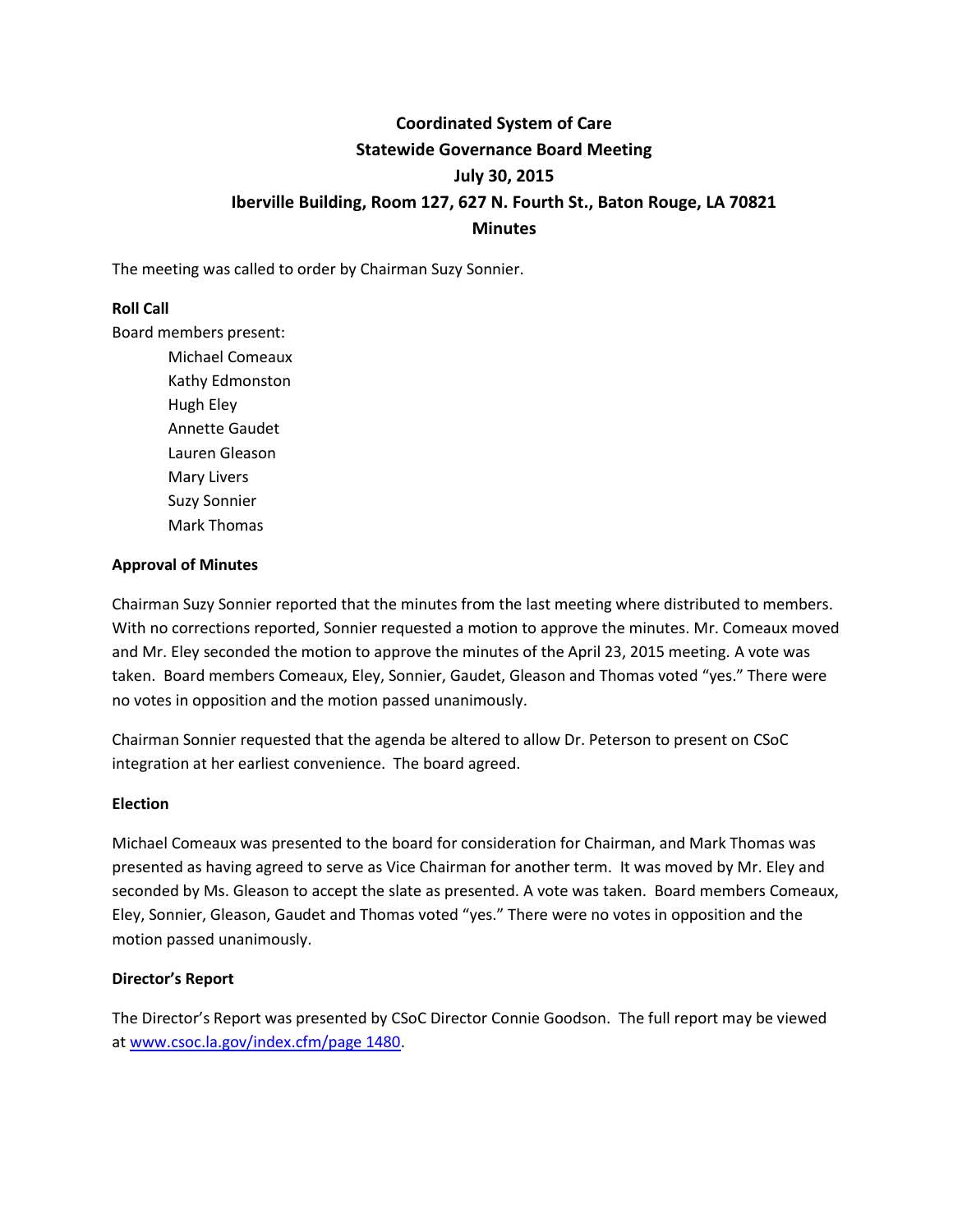During the presentation of the Director's report, Dr. Peterson arrived at the meeting and the review of the Director's Report was suspended to allow Dr. Peterson to present. Details of Dr. Peterson's presentation are noted in the New Business Section of these minutes.

Following the review of the CSoC Director's report, the board had the following comments and questions:

- Mark Thomas stated that he is eager to see CSoC training developed and shared with alternative audiences. Mr. Thomas stated that sharing this training will help to advance the profile of CSoC, and is a great opportunity to share CSoC values.
- Kathy Edmonston informed the Board about the existence of the ADHD Task Force. Ms. Edmonston stated that the task force is interested in promoting Functional Behavioral Analysis among providers who serve children with ADHA in order to provide practitioners with an alternative to pharmaceutical intervention. The Board discussed how those providers might also benefit from knowledge of the Functional Behavioral Approach, designed by Matt Pierce, who has offered a series of trainings in this approach to a variety of audiences in Louisiana over the past couple of years. Ms. Edmonston asked for more information about this approach. Ms. Goodson agreed to send Ms. Edmonston this information
- $\bullet$
- Ms. Edmonston stated she would like to see the IEP table report "the number of youth receiving special education services".
- Dr. Mary Livers asked if there is there still a back log of youth who are awaiting CSoC.
	- Ms. Goodson responded that Region One in the New Orleans/Jefferson Parish region has approximately 100 youth in Magellan's Resiliency Care management program. NCFS, the wraparound agency serving Greater New Orleans/Jefferson Parish Region, has experienced a very high volume of referrals since statewide implementation, and opened a new office in May and are actively recruiting and training staff to meet the expanded demand for service.
- Dr. Livers asked how CSoC slots are divided across the state.
	- $\circ$  Ms. Goodson responded that slots are managed statewide, and the number of slots allocated to individual regions is driven by need, as evidenced by referrals and referrals meeting presumptive eligibility. Ms. Goodson noted that the trends show that the more urban areas with higher census, have demonstrated the need for greater number of slots that the more rural areas.
- Chairman Sonnier asked how many children and youth have participated in CSoC since inception.
	- o Ms. Goodson stated that based on data she reviewed last week over 5,000 children, youth and families have been served in CSoC since March 2012.
- Chairman Sonnier asked if the information contained in the "Trends in Children/Youth Outcomes Data" regarding out of home placements reflects placements made by DCFS and OJJ.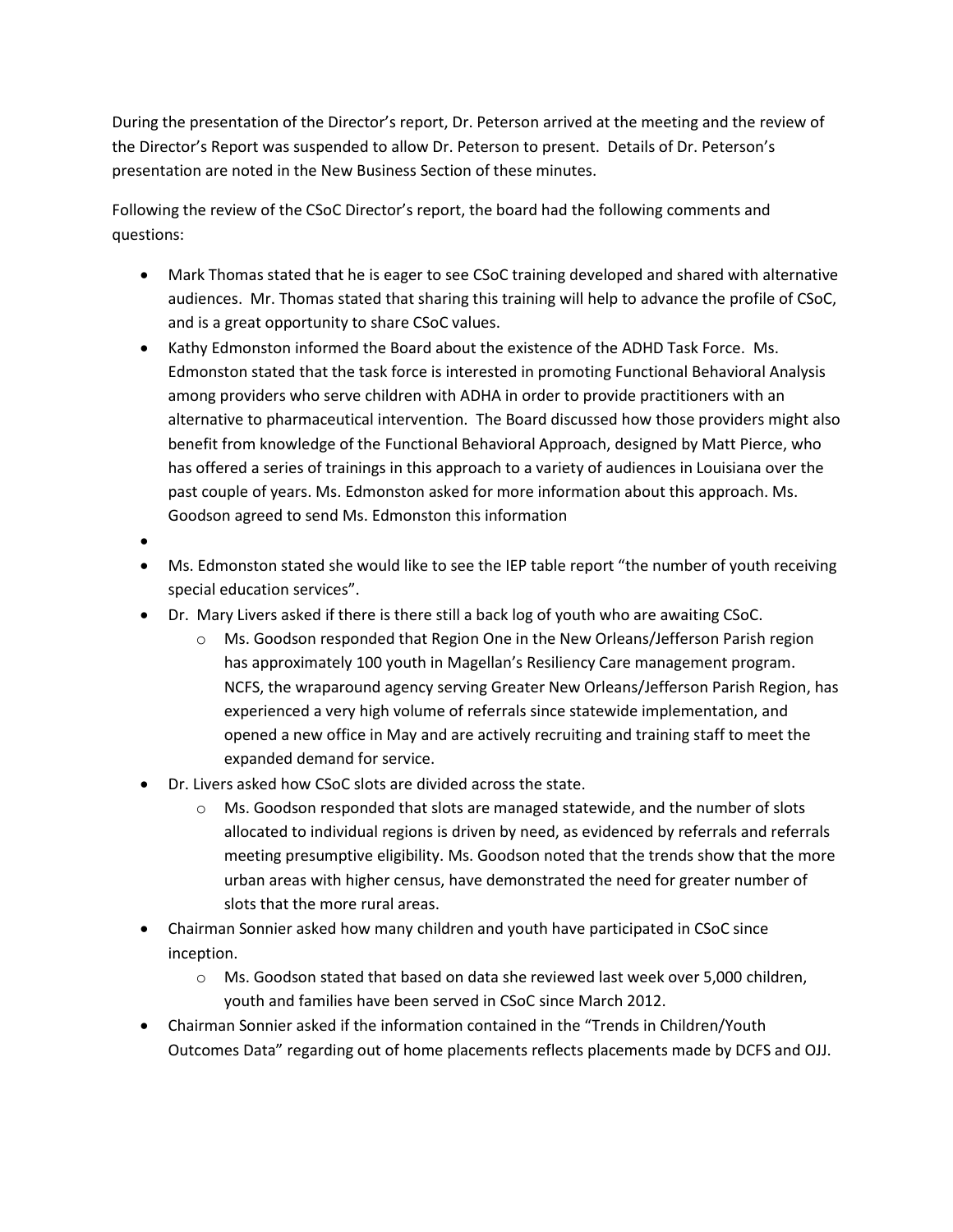- $\circ$  Ms. Goodson responded that it does not. The data reported reflects placements made for youth who require behavioral health services delivered in a restrictive treatment setting.
- Annette Gaudet states there is a lack of child and adolescent psychiatrists in Louisiana. Ms. Gaudet reported that her daughter did very well in Wraparound, but continues to need psychiatric services to manage her medications. There is a need to recruit additional practitioners and providers.
	- $\circ$  Mr. Thomas voiced his agreement and stated that he has recently shared this exact concern with the leadership at OBH. Mr. Thomas reported that OBH responded that the shortage of psychiatrists is noted, and that the move to managed care will enable efforts to recruit and grow the workforce. He also stated that OBH informed him that efforts are underway to interest and incentivize people to go into field of psychiatry.

Chairman Sonnier requested a motion to accept the Director's report. Mr. Comeaux so moved and Mr. Thomas seconded the motion to approve the director's report. A vote was taken. Board members Comeaux, Edmonston, Eley, Livers, Gleason, Sonnier, Thomas and Gaudet, voted "yes." There were no votes in opposition and the motion passed unanimously.

# **New Business**

Janice Petersen, Ph.D., Deputy Assistant Secretary, Adult, Child and Family Operations, Office of Behavioral Health presented an update report on the integration to Bayou Health. The full report may be viewed at [www.csoc.la.gov/index.cfm/page 1480.](file:///E:/www.csoc.la.gov/index.cfm/page%201480)

In addition to the written report, Dr. Peterson reported the following updates on the transition of the management of CSoC:

- An RFI for an emergency contract for the management of CSoC was released to the public at the beginning of July.
	- a. Magellan responded and an emergency contract for continued management of CSoC services past December 2015 is in process.
- OBH facilitates bi-weekly transition meetings with OJJ, DCFS and DOE.
- OBH has begun meeting with the five MCOs twice a month to ensure that they develop a deep understanding and expertise in the subtleties and complexities of managing CSoC.
- It is believed that the Management of CSoC will remain the responsibility of Magellan until December 2017. Magellan and OBH are working closely with the MCOs to ensure a smooth transition in 2017, when the MCOs will assume full administrative responsibility for CSoC.

The following comments and questions were discussed based on the information presented by Dr. Peterson.

- Mr. Thomas asked what is the status of emergency contract.
	- o Dr. Petersen responded that the contract is in process at this time.
- Mr. Thomas asked if the referral process for CSoC will be the same after Dec 2015 as it is now.
	- $\circ$  Dr. Petersen responded that the specific protocols for making a CSoC referral are in development now. OBH is working with the five MCOs to determine the specific details,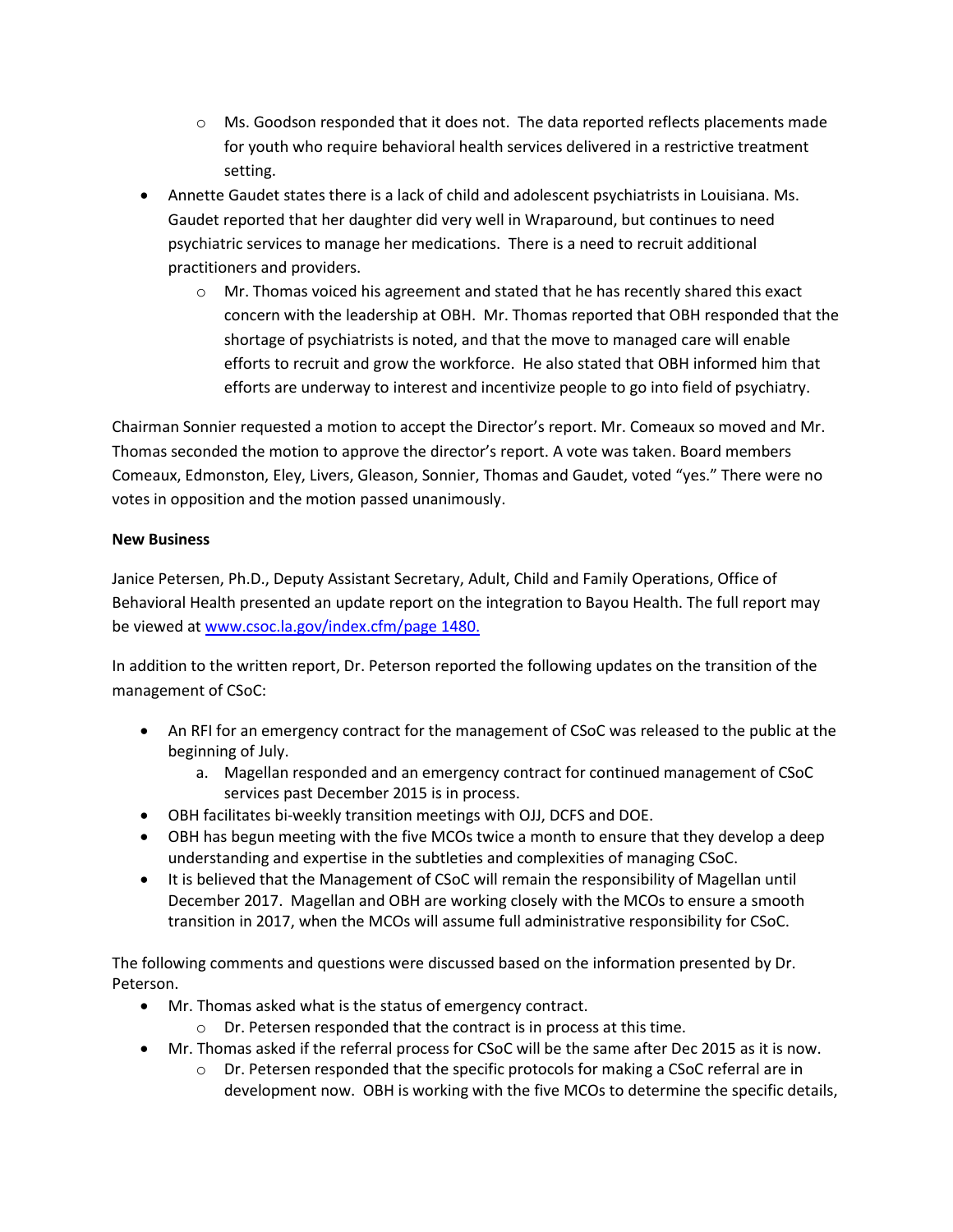and it is expected that the process will be very similar. It is expected that the BHPs will take the initial referral and then transfer the referral source to the CSoC Contractor.

- Mr. Thomas applauded the idea of instituting a gap year between when the MCOs assume responsibility for state plan behavioral health services and when they assume responsibility for administering CSoC, given the complexity and relative newness of CSoC. Mr. Thomas stated this gap year is needed to make sure there are not lapses in services, and to maintain the quality and integrity of CSoC.
	- $\circ$  Dr. Peterson responded that OBH is working to develop a transition plan and communication plan to help people understand the timing of the transition.

Ms. Edmonston, who arrived late to this meeting, was presented as the nominee to continue as parent representative. It was moved by Mr. Eley and seconded by Mr. Comeaux to accept the nominee as presented. A vote was taken. Board members Comeaux, Eley, Livers, Gleason, Sonnier, Thomas and Gaudet, voted "yes." There were no votes in opposition and the motion passed unanimously.

#### **Committee Reports**

# **Finance and Audit Committee**

 Ms. Goodson, reported on behalf of Undersecretary Jeff Reynold's that this committee currently meets on an 'as needed' basis, and did not hold a meeting this quarter.

#### **Quality Assurance Committee Report**

 Mr. Comeaux reported that the Committee continues to define process measures and have discussed adding new members to the Committee. Cindy Guitrau will assume the role of chair at the next meeting.

# **Public Comment**

- Steve Kaufman with the Advocacy Center commented that he is concerned about the integration of the Louisiana Behavioral Health Partnership into the Bayou Health Plan.
	- o Mr. Kaufman commented that he is concerned that the school based health centers will not be a part of Bayou Health.
		- i. He is concerned that, in this new model, in order for a child to obtain services from a school based health clinic, the service will have to be placed on the child's IEP, and then the school will bill Medicaid directly.
		- ii. He stated that he is also concerned that the smaller school systems will not have the resources to hire staff to bill Medicaid via Molina, the Louisiana Medicaid fiscal intermediary.
	- o Mr. Kaufman also commented that he is concerned about coordination of care. He stated that prior to the Louisiana Behavioral Health Partnership; a youth could have more than one therapist. One therapist would work with the youth at school and another would work with the youth privately. This was allowed under Medicaid, as long as the appointments were